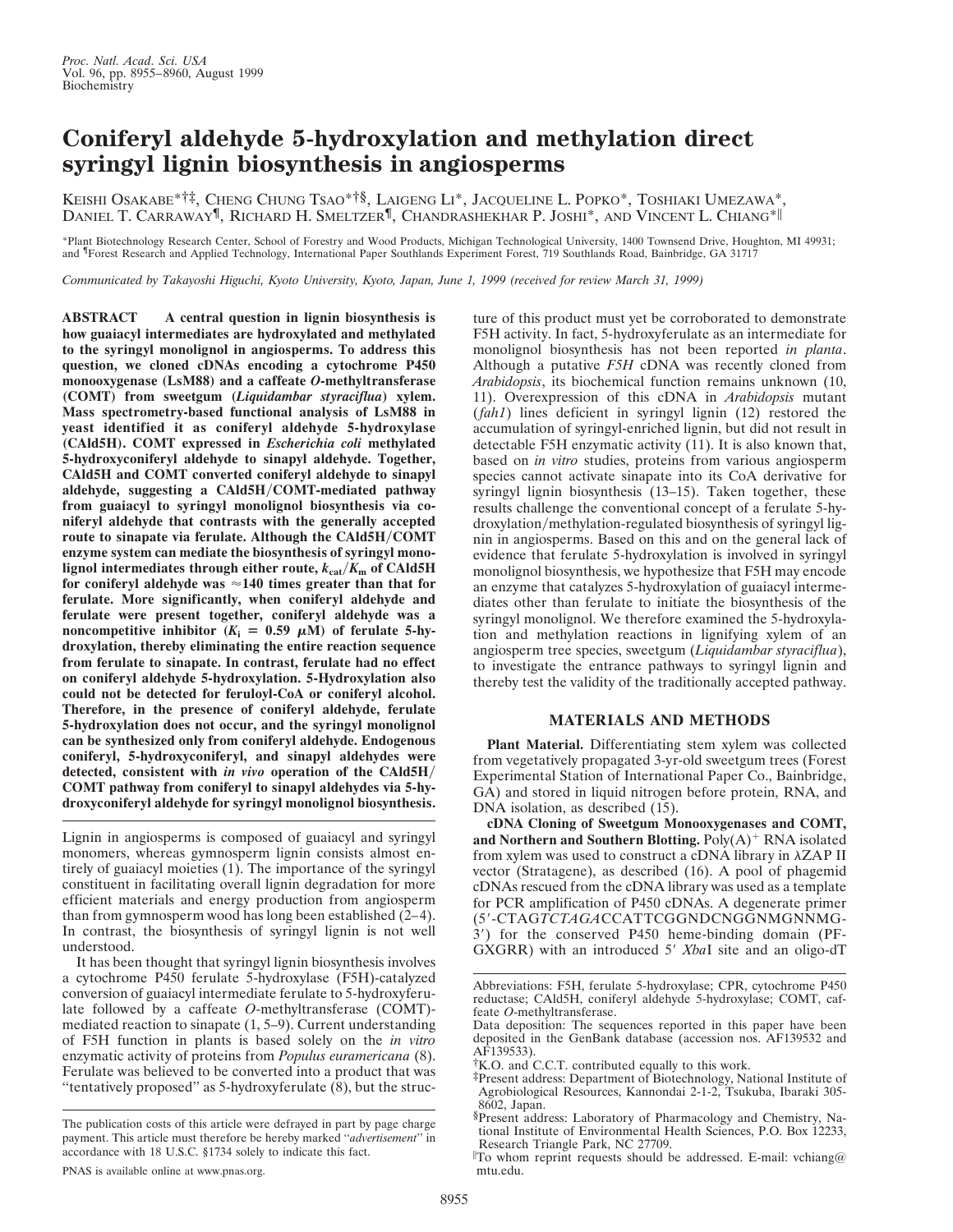primer were used for PCR. The amplified cDNAs were cloned into a pCRII vector (Invitrogen) and sequenced. Sequencing of 24 independent clones classified them into five separate groups, of which three, namely *LsM4*, *LsM7*, and *LsM8*, could be assigned to the *CYP73*, *CYP98,* and *CYP84* gene families, respectively. LsM8 was used to screen the cDNA library to obtain a full length cDNA, designated *LsM88*, and sequenced (GenBank AF139532). By using an aspen (*Populus tremuloides*) COMT-encoding cDNA (*PtOMT1*) (17) to screen the same sweetgum cDNA library, a full-length cDNA, designated *LsCOMT*, was cloned and sequenced (GenBank AF139533), and exhibited 80% amino acid sequence identity to PtOMT1. The GCG software package (Genetics Computer Group, Madison, WI) was used for sequence analysis. Northern and Southern blotting were performed according to Tsai *et al.* (18).

**Expression of Recombinant LsM88 and LsCOMT in** *Escherichia coli***, Preparation of Anti-LsM88 Polyclonal Antibodies, and Western Blotting.** The plasmid vector pQE30 (Qiagen, Chatsworth, CA) was used for the expression of *LsM88* cDNA in *E. coli*. The first 30 amino acids of LsM88 consisting of many hydrophobic residues involved in endoplasmic reticulum targeting were replaced by an alanine codon (GCT) for high expression of the transgene (19) in *E. coli*. This modification was achieved by PCR mutagenesis by using a pair of LsM88 specific primers that introduced *BamHI* sites at the 5' and 3' ends of the PCR product that was cloned at the *Bam*HI site of the pQE30 vector to give the expression plasmid pQE $\Delta$ LsM88. This expression plasmid, in which the *LsM88* cDNA was sequenced and confirmed to have no PCR errors, was used to transform *E. coli* strain M15 for expression according to Li *et al.* (20). The truncated LsM88 protein was harvested from bacterial cells and affinity purified by using a  $Ni<sup>2+</sup>-NTA$ agarose column (Qiagen) according to the manufacturer's protocol. Anti-LsM88 polyclonal antibodies were raised in rabbits (Alpha Diagnostic, San Antonio, TX) and used for Western blotting, as described (20). *E. coli-*expressed LsCOMT was prepared according to Li *et al.* (20).

**Coexpression of Sweetgum LsM88 with** *Arabidopsis* **NADPH-Cytochrome P450 Reductase (CPR) in Yeast.** To use adenine as a selection marker, we altered the *ADE 2* gene (21) of the INVSc1 host strain of yeast *Saccharomyces cerevisiae* (Invitrogen) and designated the mutated form as INVSc2. The *Arabidopsis CPR* cDNA (EST clone G8A6, ABRC) driven by a GAL promoter was then integrated into the INVSc2 genome by homologous recombination, giving rise to the INVSc2(CPR) strain. *LsM88* cDNA driven by a GAL promoter was placed into the autonomously replicating vector pYAL by cloning the *ADE2* gene into the pYX243 vector (Novagen/R  $&$  D Systems) and then selected by using adenine and leucine as the markers. This LsM88 expression vector (pYAL-LsM88) was transferred into INVSc2(CPR) to create the INVSc2(CPR)/pYAL-LsM88 yeast strain for coexpressing *CPR* and *LsM88* cDNAs. The expression of INVSc2(CPR)/ pYAL-LsM88 and control cells transformed with pYAL alone  $[INVSc2(CPR)/pYAL]$ , and the preparation of microsomal fractions from these cells was carried out as described (22). P450 was measured from the reduced-CO difference spectrum (23). Microsomal NADPH-cytochrome *c* reductase activity was determined as described (24). Protein concentrations were determined by using the Bradford dye-binding reagent (Bio-Rad) with BSA as the standard.

**Chemicals.** 5-Hydroxyferulate, feruloyl-CoA, and 5-hydroxyferuloyl-CoA thioesters were synthesized as described (20, 25). 5-Hydroxyconiferyl aldehyde was synthesized from 5-hydroxyvanillin by first condensing it with monoethyl malonate to give ethyl 5-hydroxyferulate, which was ethoxyethylated with ethyl vinyl ether and DL-10-camphorsulfonic acid in  $CH_2Cl_2$ /tetrahydrofuran (10/1) to yield ethyl 5-hydroxyferulate diethoxyethyl ether. This ether was reduced by diisobutylaluminum hydride in  $CH_2Cl_2$  to give 5-hydroxyconiferyl alcohol diethoxyethyl ether, followed by oxidation with activated  $MnO_2$  in  $CH_2Cl_2$  to afford 5-hydroxyconiferyl aldehyde diethoxyethyl ether, of which the ethoxyethyl groups were hydrolyzed by HCl in acetone to produce 5-hydroxyconiferyl aldehyde, and its structure was confirmed by  $H$ - and  $^{13}C$ -NMR, C,H-correlation spectroscopy, and heteronuclear multiple bond connectivity, and MS. NMR spectra were recorded with a JNM-LA400MK FT-NMR System (JEOL). Electron impact mass spectrometry (70eV) was recorded with a JMS-DX303HF mass spectrometer equipped with a JMA-DA5000 Mass Data System (JEOL). 5-Hydroxyconiferyl aldehyde: <sup>1</sup>H-NMR (acetone- $d_6$ , carbon numbers are shown in Fig. 2A),  $\delta$  3.88 (3H, s, OCH<sub>3</sub>), 6.60 (1H, dd,  $J = 15.6$ ,  $J = 7.8$ , C<sub>8</sub>H), 6.88  $(1H, d, J = 1.7, C_6H), 6.95 (1H, d, J = 1.7, C_2H), 7.50 (1H, d,$  $J = 15.6, C_7H$ , 9.61 (1H, d,  $J = 7.8, C_9H$ ); <sup>13</sup>C-NMR (acetone- $d_6$ ),  $\delta$  56.6 (OCH<sub>3</sub>), 104.7 (C<sub>2</sub>), 111.2 (C<sub>6</sub>), 126.5 (C<sub>1</sub>), 127.2 (C<sub>8</sub>), 138.3 (C<sub>4</sub>), 146.5 (C<sub>5</sub>), 149.3 (C<sub>3</sub>), 154.4 (C<sub>7</sub>), 193.8 (C<sub>9</sub>); MS  $m/z$  (%), 194 (M<sup>+</sup>, 100), 177 (10.8), 166 (24.4), 151 (53.9), 133 (8.0), 123 (21.1), 105 (7.0). All other chemicals used were obtained from Sigma/Aldrich.

**Hydroxylase and** *O***-Methyltransferase Enzyme Assays and HPLC-UV**y**Mass Spectrometer Detector (MSD) Analysis of Reaction Products.** For hydroxylase activity, 500  $\mu$ l of reaction mixture (saturated with oxygen) containing 50 mM  $NaH<sub>2</sub>PO<sub>4</sub>$ (pH 7.5), 1 mM  $\beta$ -mercaptoethanol, 200 nM P450 from transformed yeast cells or  $\bar{7}20 \mu$ g microsomal proteins from xylem, 0.5 mM substrate, and 1 mM NADPH was incubated at 30 $\degree$ C for 15 min followed by the addition of 20  $\mu$ l 6N HCl to terminate the reaction and  $1 \mu$ g sinapate as internal standard. For kinetic analyses, the reaction time was 5 min with 15 nM P450 from transformed yeast and varying concentrations of coniferyl aldehyde (1 to 32  $\mu$ M) or ferulate (100 to 3,200  $\mu$ M) to measure the  $K_{\rm m}$ ,  $V_{\rm max}$ , and  $k_{\rm cat}$ . To measure the  $K_{\rm i}$  for coniferyl aldehyde, hydroxylation of ferulate (100 to 3,200  $\mu$ M) was assayed in the presence of coniferyl aldehyde at various concentrations (0.25 to 5  $\mu$ M). *O*-methyltransferase activity was assayed according to Li *et al.* (20), except nonradioactive *S*-adenosyl-L-methionine was used and 1 <sup>m</sup>g *o*coumarate as internal standard. The ethyl acetate extracted and dried reaction mixtures were dissolved in 30  $\mu$ l of HPLC mobile phase (20% acetonitrile in 10 mM formic acid, pH 2.7). Samples of  $15 \mu l$  were injected automatically onto a Supelcosil LC-ABZ column (15 cm  $\times$  4.6 mm  $\times$  5  $\mu$ m, Supelco), and compounds were separated isocratically at 40°C and a flow rate of 1 mlymin with an HP 1100 LC system and detected by an HP 1100 diode array detector and an HP 1100 LC-MSD with an Atmospheric Pressure Ionization-electrospray source in negative ion mode (Hewlett Packard). The reaction products were identified and quantified based on the authentic standards. 5-Hydroxyconiferyl aldehyde; UV (HPLC mobile phase)  $\lambda$  max I 244 nm,  $\lambda$  max II 344 nm,  $\lambda$  min 273 nm; MS (150) V) *m*/*z* (%), 194 (5.9), 193 ([M-H]<sup>-</sup>, 55), 178 (100), 150 (18.1); retention time (Rt) 4.41 min/UV, 4.47 min/MS. 5-Hydroxyferulate; UV,  $\lambda$  max I 236 nm,  $\lambda$  max II 322 nm,  $\lambda$  min 263 nm; MS (150 V)  $m/z$  (%), 210 (9.8), 209 ([M-H]<sup>-</sup>, 71.9), 194 (100), 150 (79.3); Rt 3.79 min/UV, 3.85 min/MS. Sinapyl aldehyde; UV,  $\lambda$  max I 244 nm,  $\lambda$  max II 344 nm,  $\lambda$ <sub>min</sub> 275 nm; MS (150 V) *m*/*z* (%), 208 (7.9), 207 ([M-H]<sup>-</sup>, 44), 192 (77), 177(100), 149 (13); Rt 6.64 min/UV, 6.70 min/MS. Sinapate; UV,  $\lambda_{\text{max}}$  I 238 nm, λ <sub>max</sub> II 324 nm, λ <sub>min</sub> 264 nm; MS (150 V) *m/z* (%), 224  $(11.3)$ , 223  $([M-H]^{-}, 100)$ , 208  $(44.5)$ , 193  $(59)$ ; Rt 5.92  $min/UV$ , 5.98  $min/MS$ .

**Measurement of Kinetic Constants.**  $K_m$  and  $V_{\text{max}}$  values were determined from Lineweaver–Burk plots, and  $k_{cat}$  values by dividing *V*max by the enzyme concentration, based on three to four independent assays.  $K_i$  was derived from a Dixon plot.

## **RESULTS AND DISCUSSION**

**Cloning of a Sweetgum Cytochrome P450 Monooxygenase** *LsM88* **and Coexpression with** *Arabidopsis CPR* **cDNA.** We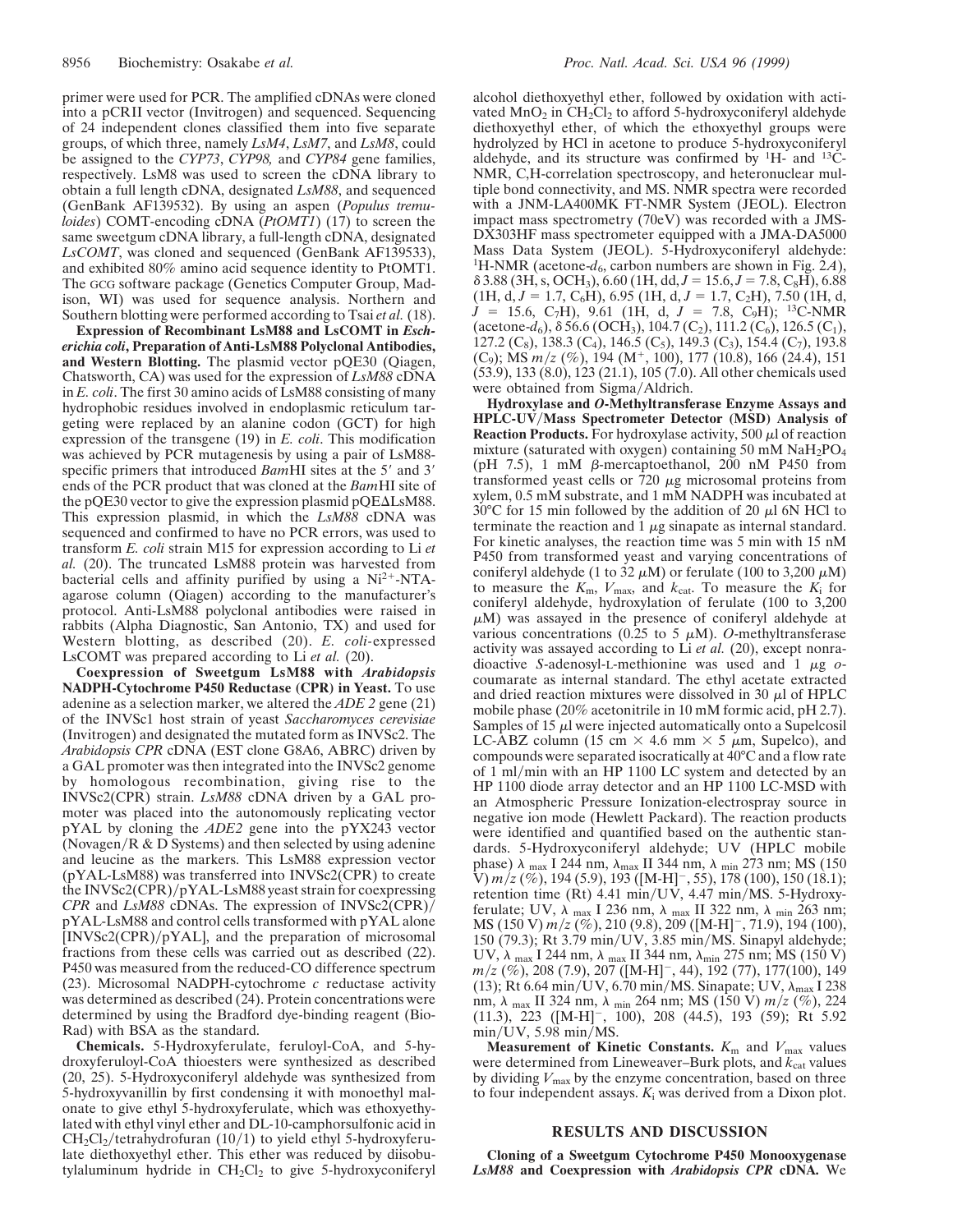

FIG. 1. Western blot analysis of  $1 \mu$ g of purified *E. coli*-expressed LsM88 recombinant protein (lane 1) and  $10 \mu$ g microsomal proteins each from leaves (without midveins, lane 2), stem internodes 1 to 4 (primary growth tissue, lane 3), internodes 6 to 10 (secondary growth tissue, lane 4), and stem xylem (lane 5) of sweetgum.

focused on the 5-hydroxylation of guaiacyl monolignol precursors by first cloning cytochrome P450 monooxygenases from lignifying stem xylem of sweetgum. A full-length cDNA *LsM88* (GenBank AF139532) was isolated and was 1,883-bp long, encoding an ORF of 511 amino acids with a calculated *M*<sup>r</sup> of 57,503 and a pI of 5.94. *LsM88* has a 75% amino acid sequence identity (82% similarity) to the *Arabidopsis* putative *F5H* (10), suggesting that *LsM88* encodes a plant CYP84. However, the N-terminal 34-aa sequence of LsM88 is highly divergent from *Arabidopsis* F5H and contains the hydrophobic region typical of the uncleavable signal peptide for anchoring P450 protein to the endoplasmic reticulum membrane (26). A proline-rich region following the putative signal peptide and a cytochrome P450 heme-binding signature (PFGXGRR) toward the C terminus, which is typical of plant P450 proteins, were also identified in LsM88. Northern blot analysis of sweetgum xylem mRNA showed a 1.9-Kb transcript matching well with the length of the *LsM88* clone, and Southern blot analysis indicated that a small *LsM88* gene family of two to three members may be present in the sweetgum genome (data not shown). Western blotting showed that LsM88 protein is present in syringyl lignin-forming secondary growth tissue, including developing stem xylem, but not in leaves or the guaiacyl lignin-enriched primary growth tissue (15, 18, 27)  $(Fig. 1)$ , suggesting a role for LsM88 enzyme in the biosynthesis of the syringyl monolignol.

To investigate LsM88 enzyme function, we used a yeast expression system. Yeast strain INVSc2 (CPR) exhibited a 5-fold higher microsomal NADPH-cytochrome *c* reductase activity  $(500 \text{ nmol/minute per mg})$  than INVSc2 without the *CPR* transgene. INVSc2(CPR)/pYAL-LsM88 yeast cells expressed a  $\approx$ 58-kDa protein that localized to the microsome fraction and crossreacted strongly with the anti-LsM88 antibody, whereas no such crossreaction could be detected in microsomes of control INVSc2(CPR)/pYAL cells (data not shown). P450 expression levels in  $INVSc2(CPR)/pYAL-$ LsM88 were typically  $\approx$ 300 pmol P450 per mg of microsomal proteins. No P450 protein was detectable in control  $INVSc2(CPR)/pYAL$ .

**LsM88 Is a Coniferyl Aldehyde 5-Hydroxylase (CAld5H).** We focused on monolignol biosynthetic pathways starting from



reaction mixture after incubating either 0.5 mM coniferyl aldehyde, 0.5 mM ferulate, or 0.5 mM of both with a mixture of 100 pmol CAld5H-containing yeast microsomes and  $9.5 \mu$ g protein extract from LsCOMT-containing *E. coli* cells. 5-Hydroxyconiferyl aldehyde and sinapyl aldehyde were products (red or green) from coniferyl aldehyde or a mixture of coniferyl aldehyde and ferulate. 5-Hydroxyferulate (Rt 3.85 min) and sinapate (Rt 5.98 min) were products (blue) from ferulate. I.S. was *o*-coumarate in *B* and *C*.

FIG. 2. HPLC separation of products from enzymatic reactions with recombinant proteins. (*A*) HPLC-UV (344 nm) and HPLC-MS [Selected Ion Monitoring (SIM), 70 V;  $m/z$  193] chromatograms of reaction mixture after incubating 0.5 mM coniferaldehyde (Rt 7.83 min/UV) with 100 pmol LsM88 (CAld5H)-containing (Sample) or  $500 \mu g$  vector-only (Control) yeast microsomes. Internal standard (I.S.) was sinapate. Negative ion electrospray (NI-ES) mass spectrum (*Inset*, scanning mode at 150 V) of the reaction product 5-hydroxy coniferyl aldehyde (Rt 4.47 min/MS, 4.41 min/UV) is identical to that of the authentic standard. (*B*) HPLC-MS [SIM, 70 V;  $m/z$  193 (0–5.50) min),  $m/z$  207 (5.50–10.00 min),  $m/z$  163 (10.00–15.00 min)] chromatograms of reaction mixture after incubating 0.05 mM 5-hydroxyconiferyl aldehyde with  $9.5 \mu g$  protein extract from LsCOMTcontaining (Sample) *E. coli* cells or with boiled (Control) LsCOMT recombinant proteins. NI-ES mass spectrum (*Inset*, scanning mode at 150 V) of product sinapyl aldehyde (Rt 6.70 min) is identical to that of the authentic standard. (*C*) HPLC-MS [SIM,  $70 \text{ V}; m/z \, 209 \, (0-4.10)$ min), *m*y*z* 193 (4.10–5.20 min), *m*y*z* 223 (5.20–6.30 min), *m*y*z* 207  $(6.30-10.00 \text{ min})$ ,  $m/z$  163  $(10.00-15.00 \text{ min})$ ] chromatograms of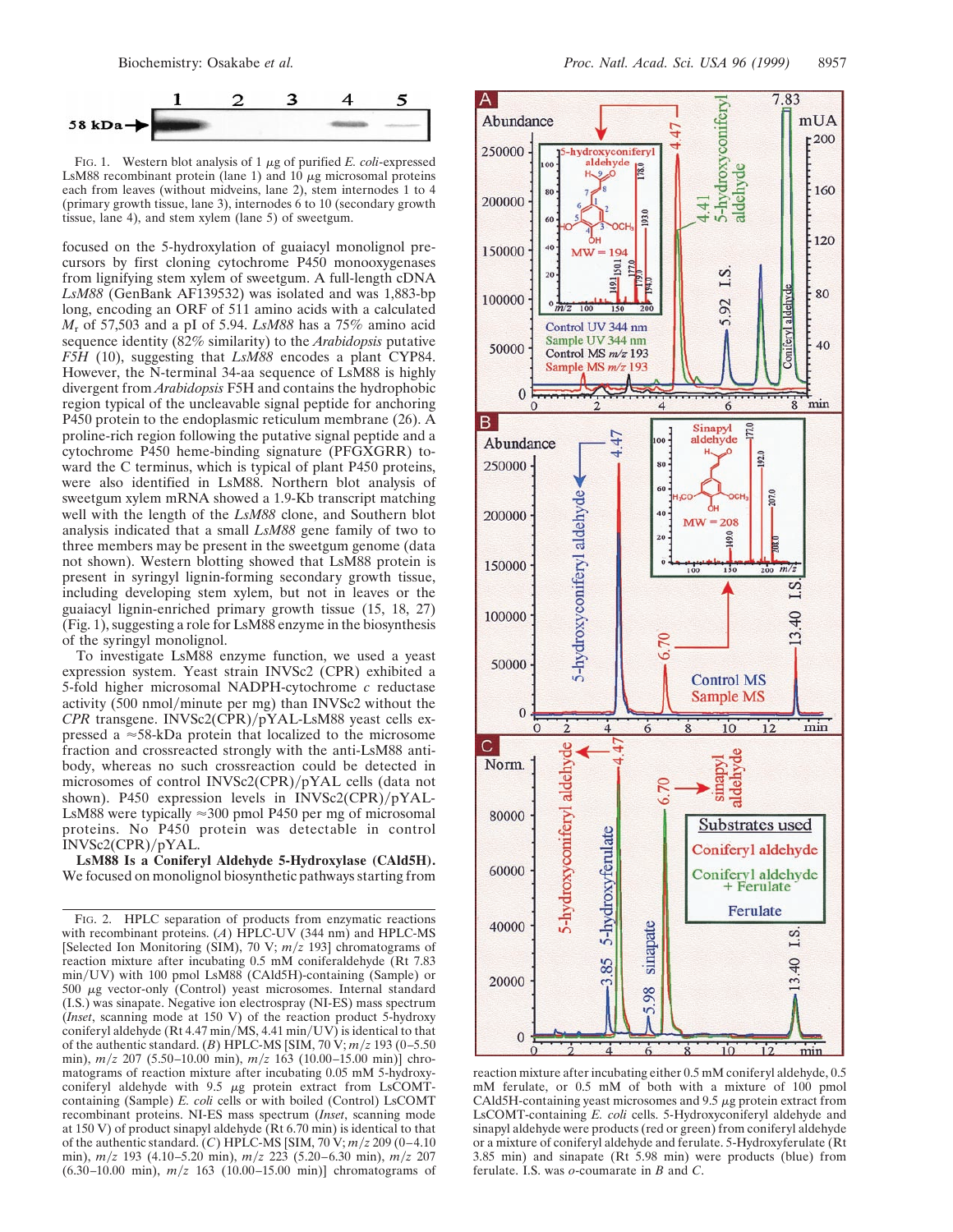|                                 | $\mu$ of $\mu$ and $\mu$ and $\mu$ and $\mu$ and $\mu$ and $\mu$ |                            |                                                |                                                           |                          |                                      |  |  |
|---------------------------------|------------------------------------------------------------------|----------------------------|------------------------------------------------|-----------------------------------------------------------|--------------------------|--------------------------------------|--|--|
|                                 |                                                                  | Recombinant proteins       |                                                | Xylem proteins                                            |                          |                                      |  |  |
| Substrate                       | CAld5H                                                           | <b>COMT</b>                | $CAld5H + COMT$                                | Microsome                                                 | Soluble                  | Microsome $+$ soluble                |  |  |
| Coniferyl aldehyde              | $723.9 \pm 24.0$<br>$(5-OH-CAld)$                                |                            | $382.2 \pm 15.2$<br>(SAld)                     | $114.0 \pm 3.6$<br>$(5-OH-CAld)$                          |                          | $13.8 \pm 1.2$<br>(SAld)             |  |  |
| Ferulate                        | $60.7 \pm 3.2$<br>$(5-OH-FA)$                                    |                            | $32.2 \pm 2.4$<br>(SA)                         | $26.3 \pm 1.2$<br>$(5-OH-FA)$                             |                          | $12.0 \pm 1.4$<br>(SA)               |  |  |
| 5-Hydroxyconiferyl aldehyde     |                                                                  | $14,370 \pm 200$<br>(SAld) |                                                |                                                           | $5,900 \pm 35$<br>(SAld) |                                      |  |  |
| 5-Hydroxyferulate               |                                                                  | $12,710 \pm 70$<br>(SA)    |                                                |                                                           | $5,700 \pm 90$<br>(SA)   |                                      |  |  |
| Coniferyl aldehyde $+$ ferulate | $526.5 \pm 30.0$<br>$(5-OH-CAld)$<br>$\left($<br>$(5-OH-FA)$     |                            | $247.5 \pm 17.2$<br>(SAld)<br>$\Omega$<br>(SA) | $8.8 \pm 1.4$<br>$(5-OH-CAld)$<br>$\Omega$<br>$(5-OH-FA)$ |                          | $4.8 \pm 1.9$<br>(SAld)<br>0<br>(SA) |  |  |

|  |  |  |  |  |  |  | Table 1. Substrate specificity of recombinant sweetgum LsM88 (CAld5H) and LsCOMT (COMT) proteins and of sweetgum xylem proteins |
|--|--|--|--|--|--|--|---------------------------------------------------------------------------------------------------------------------------------|
|--|--|--|--|--|--|--|---------------------------------------------------------------------------------------------------------------------------------|

 $Substrate$  specificity (pmol/min per mg protein)

Substrate and recombinant protein concentrations and the control experiments were the same as described in Fig. 2. For assaying xylem proteins, 9.5 and 720  $\mu$ g of soluble and microsome proteins were used, respectively, with the same substrate concentrations as for recombinant proteins and boiled plant proteins as control. Specific activities were mean  $\pm$  SD ( $n =$  two to three independent assays). Reaction products: 5-OH-CAld, 5-hydroxyconiferyl aldehyde; 5-OH-FA, 5-hydroxyferulate; SAld, sinapyl aldehyde; SA, sinapate.

ferulate. After HPLC separation, all enzymatic reaction products were confirmed for their purity and identity and were quantified based on the authentic compounds. In preliminary experiments, plant protein extracts were used to test the enzymatic 5-hydroxylation of ferulate and its downstream derivatives, feruloyl-CoA, coniferyl aldehyde, and coniferyl alcohol. To mimic an *in vivo* situation, a mixture of these four monolignol intermediates was incubated with microsomal proteins from lignifying stem xylem of sweetgum. This experiment should result in the formation of 5-hydroxyferulate according to the traditional ferulate 5-hydroxylation pathway for syringyl monolignol biosynthesis. But no 5-hydroxyferulate was detected. Instead, the single product formed exhibited the UV and MS spectral profiles of 5-hydroxyconiferyl aldehyde. To verify this reaction and to test whether it is mediated by LsM88, the assays were repeated by using microsomes from xylem and *LsM88*-transformed yeast cells with coniferyl aldehyde as the lone substrate. In both cases, the single product formed coeluted with authentic 5-hydroxyconiferyl aldehyde and exhibited UV and MS spectral properties identical to those of authentic 5-hydroxyconiferyl aldehyde (Fig. 2*A*). This identifies LsM88 as a protein that hydroxylates coniferyl aldehyde, instead of ferulate, to initiate the biosynthesis of the syringyl monolignol from the guaiacyl pathway. These results confirm a 5-hydroxylation function involved in monolignol metabolism (Table 1). We therefore designated LsM88 as CAld5H and propose that *CYP84* genes also encode a coniferyl aldehyde 5-hydroxylase.

**Coniferyl Aldehyde Is 5-Hydroxylated and Methylated in Series by CAld5H and COMT to Form Sinapyl Aldehyde.** To support the proposed model of coniferyl aldehyde-initiated syringyl monolignol biosynthesis, methylation of 5-hydroxyconiferyl aldehyde to sinapyl aldehyde, as suggested by Higuchi (28), must be demonstrated. The results from two sets of experiments attested to such a model. First, 5-hydroxyconiferyl aldehyde was converted exclusively into sinapyl aldehyde when incubated with *E. coli*-expressed LsCOMT (Fig. 2*B* and Table 1), providing the first evidence that the aldehyde precursor is methylated during monolignol biosynthesis and that COMT can catalyze this reaction. Second, when coniferyl aldehyde was incubated with a mixture of CAld5H-containing yeast P450 and *E. coli*-expressed COMT, it was converted into sinapyl aldehyde via 5-hydroxyconiferyl aldehyde (Fig. 2*C*, in red, and Table 1). Thus, CAld5H catalyzes 5-hydroxylation of coniferyl aldehyde into 5-hydroxyconiferyl aldehyde, which in turn is methylated by COMT to sinapyl aldehyde, supporting the idea of a hydroxylation/methylation flux *in vivo* from guaiacyl to syringyl monolignol biosynthesis via coniferyl aldehyde. This finding stands in sharp contrast to the generally accepted idea that regulation of syringyl and guaiacyl lignin composition occurs upstream at the ferulate 5-hydroxylation step (1, 9, 10).

**Coniferyl Aldehyde Inhibits Ferulate 5-Hydroxylation, Eliminating the Reaction Sequence from Ferulate to Sinapate.** Consistent with the reaction observed in xylem microsomes, recombinant CAld5H also selectively mediated the conversion of coniferyl aldehyde into 5-hydroxyconiferyl aldehyde from a substrate mixture of ferulate, feruloyl-CoA, coniferyl aldehyde, and coniferyl alcohol. Interestingly, when these substrates were incubated individually with either recombinant CAld5H or xylem microsomes, both coniferyl aldehyde and ferulate were 5-hydroxylated (Table 1). Although the catalytic efficiency with ferulate is considerably lower than that with coniferyl aldehyde (Table 1), a bifunctional 5-hydroxylase activity is implied. This bifunctional activity, however, is inconsistent with the exclusive detection of 5-hydroxyconiferyl aldehyde in mixed substrate reactions mediated either by xylem or CAld5H-containing yeast microsomes. This surprising discovery prompted us to determine whether coniferyl aldehyde inhibits the 5-hydroxylation of ferulate. Equal molar

Table 2. Kinetic constants for CAld5H enzyme

| Substrate                      | $K_{\rm m}$ , $\mu$ M                | $V_{\text{max}}$ , nM·min <sup>-1</sup> | $k_{\text{cat}}$ , min <sup>-1</sup> | $k_{\text{cat}}/K_{\text{m}}$<br>$\min^{-1} \mu M^{-1}$ |
|--------------------------------|--------------------------------------|-----------------------------------------|--------------------------------------|---------------------------------------------------------|
| Coniferyl aldehyde<br>Ferulate | $2.77 \pm 0.04$<br>$286.05 \pm 0.35$ | $64.58 \pm 2.08$<br>$46.50 \pm 1.10$    | $4.31 \pm 0.14$<br>$3.10 \pm 0.07$   | 1.56<br>0.0108                                          |
|                                |                                      |                                         |                                      |                                                         |

Values were mean  $\pm$  SD ( $n =$  three or four independent assays).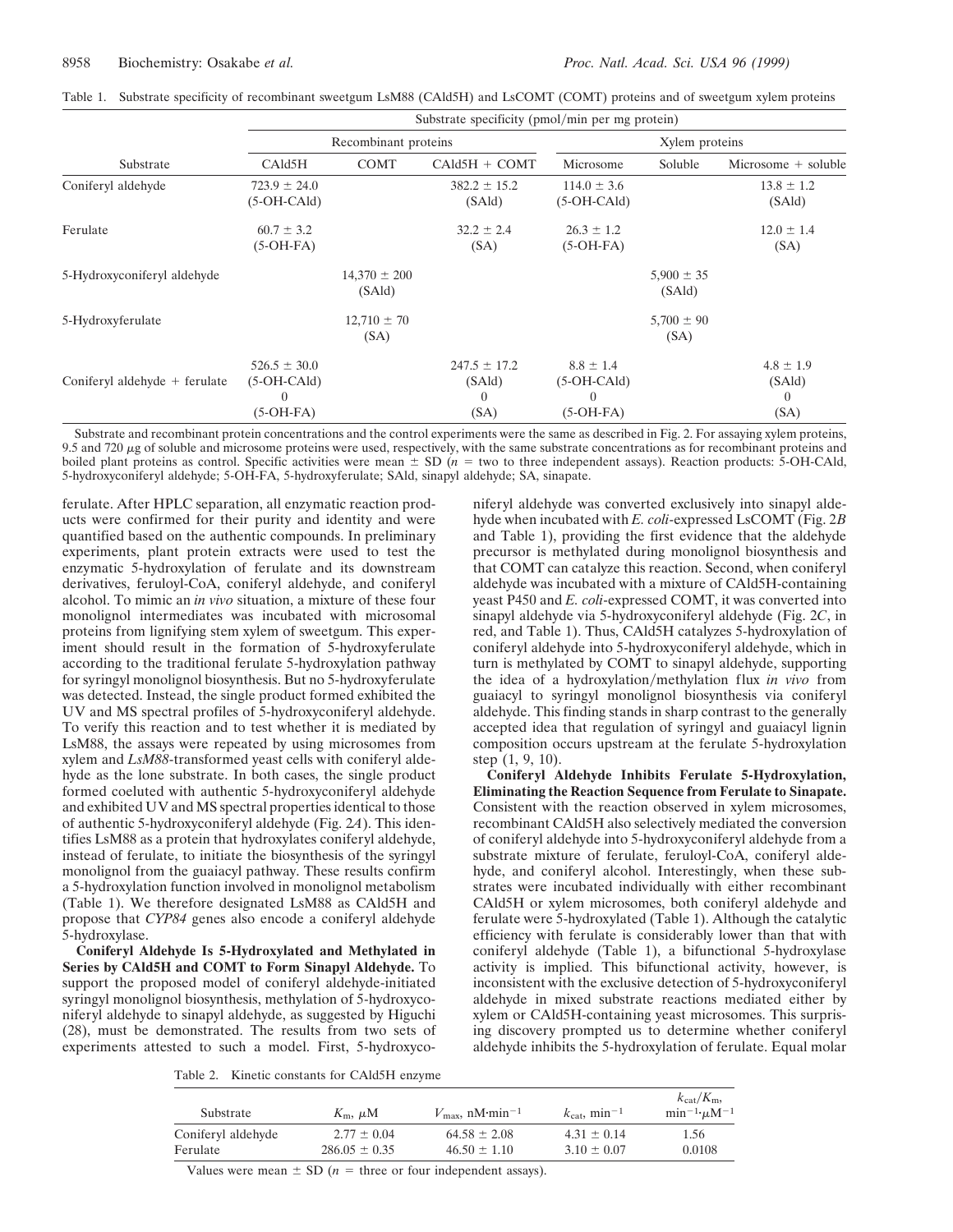

FIG. 3. (*A*) Lineweaver–Burk plot of CAld5H-catalyzed ferulate 5-hydroxylation in the presence of coniferyl aldehyde at different concentrations (as shown). Ferulate concentrations: 100 to 3,200  $\mu$ M. (*B*) A replot of  $1/V_{\text{maxi}}$  for each reciprocal plot (in *A*) vs. the corresponding coniferyl aldehyde (inhibitor) concentration at which it was obtained. Slope =  $1/V_{\text{max}} K_i$ .

coniferyl aldehyde and ferulate were incubated with recombinant CAld5H. This mixed substrate reaction resulted in a complete inhibition of ferulate 5-hydroxylation, but the conversion of coniferyl aldehyde into 5-hydroxyconiferyl aldehyde was conserved (Table 1). Similarly, incubation of such mixed substrates with a mixture of yeast CAld5H and *E. coli* LsCOMT recombinant proteins resulted in the production of 5-hydroxyconiferyl aldehyde and sinapyl aldehyde, but not of 5-hydroxyferulate and sinapate (Fig. 2*C*, in green). Elimination of coniferyl aldehyde from the substrate mixture restored the production of 5-hydroxyferulate and sinapate (Fig. 2*C*, in blue). Thus, these results provide unambiguous evidence that coniferyl aldehyde inhibits ferulate 5-hydroxylation, thereby eliminating the entire reaction sequence from ferulate to sinapate, the traditionally accepted branch to syringyl lignin biosynthesis (1, 9).

**Coniferyl Aldehyde Is Both a Noncompetitive Inhibitor of Ferulate 5-Hydroxylation and the Substrate for 5-Hydroxylation Initiating Syringyl Monolignol Biosynthesis.** To understand how coniferyl aldehyde may inhibit ferulate 5-hydroxylation *in vivo*, we studied the kinetics of CAld5H reaction. The specificity constant  $(k_{cat}/K_m)$  values indicated that coniferyl aldehyde 5-hydroxylation is  $\approx$  140 times more efficient than ferulate 5-hydroxylation (Table 2), suggesting that coniferyl aldehyde 5-hydroxylation would be the dominant reaction



FIG. 4. Biosynthetic pathway from ferulate to coniferyl alcohol and sinapyl alcohol for the formation of guaiacyl-syringyl lignin in angiosperms. 4CL, 4-coumarate:CoA ligase; CCR, cinnamoyl-CoA reductase; CAld5H, coniferyl aldehyde 5-hydroxylase; COMT, caffeate *O*-methyltransferase; CAD, cinnamyl alcohol dehydrogenase.

leading to syringyl monolignol biosynthesis. In fact, when coniferyl aldehyde and ferulate are used as substrates together, coniferyl aldehyde is both the favored substrate for 5-hydroxylation and a noncompetitive inhibitor of ferulate 5-hydroxylation (Fig. 3A), with a  $K_i$  of 0.59  $\pm$  0.01  $\mu$ M (Fig. 3*B*). Consistent with the predicted degree of inhibition based on the  $K_i$  value, no ferulate 5-hydroxylation activity could be detected at coniferyl aldehyde concentrations  $\geq 4 \mu$ M, regardless of ferulate concentrations (100 to 3,200  $\mu$ M). Various concentrations (0.02 to 2  $\mu$ M) of product 5-hydroxyconiferyl aldehyde had no effect on the CAld5H reaction with ferulate, confirming that substrate coniferyl aldehyde is solely responsible for the observed inhibition. In contrast, ferulate did not inhibit coniferyl aldehyde 5-hydroxylation at any concentrations tested. Based on the  $K_i$  for coniferyl aldehyde and  $k_{cat}/K_m$ values for coniferyl aldehyde and ferulate, we concluded that ferulate 5-hydroxylation is unlikely to take place in the presence of coniferyl aldehyde *in vivo*.

Enzymatic reactions analogous to those of CAld5H and COMT recombinant proteins, including the coniferyl aldehyde-induced elimination of ferulate 5-hydroxylation and methylation, were obtained by using xylem proteins (Table 1). Furthermore, by using HPLC-mass spectrometer detector analysis of methanol extracts from sweetgum xylem cells, we report detection of endogenous coniferyl, 5-hydroxyconiferyl,